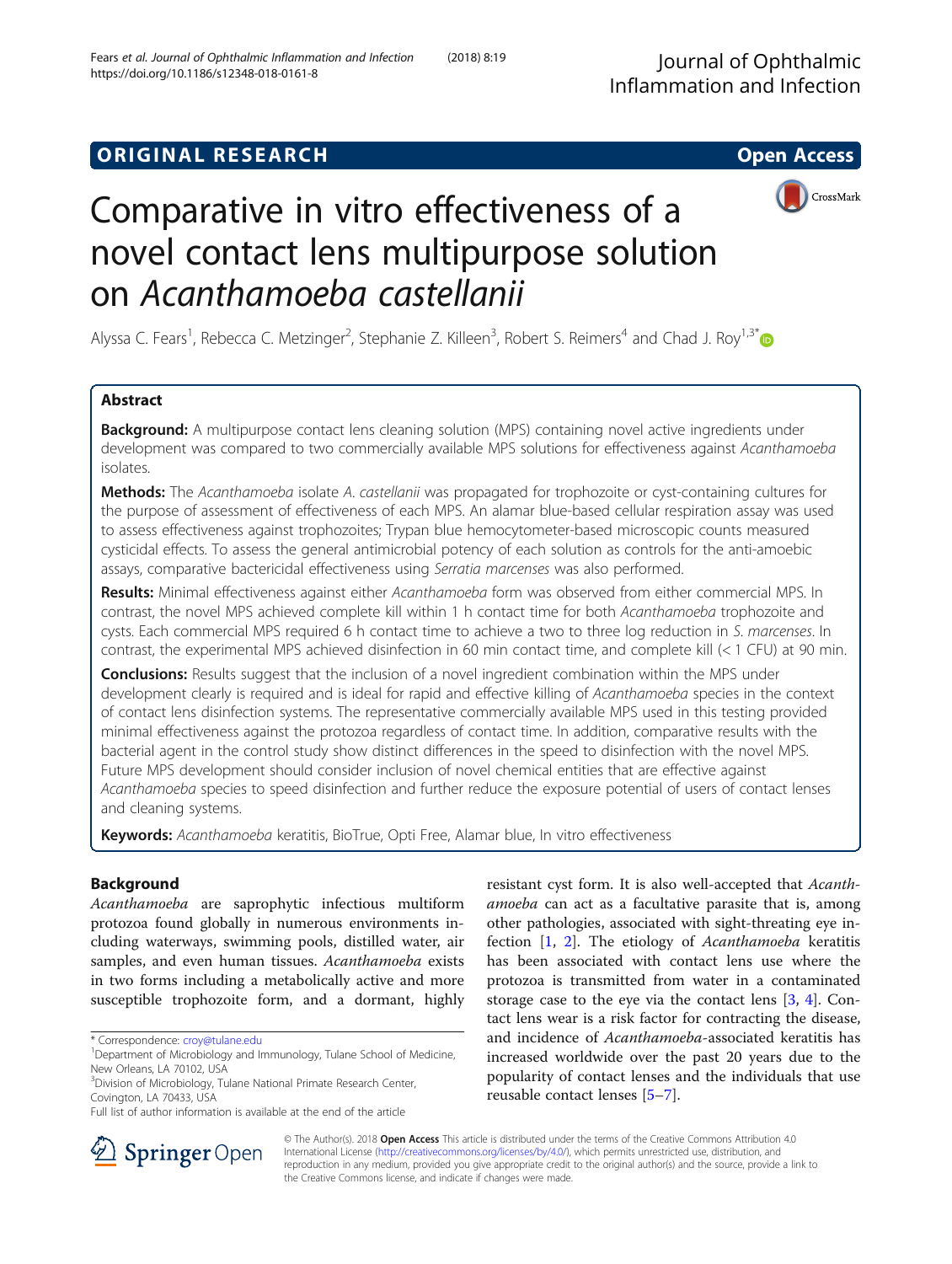Contact lens storage cases, therefore, represent a major exposure pathway for this pathogen into the eye of contact lens wearers. Current commercially available lens care multipurpose disinfection solutions (MPS) products have shown to provide minimal efficacy against Acanthamoeba species during routine cleaning and while soaking in contact lens cases [[8](#page-6-0)–[20](#page-6-0)]. The overall ineffectiveness of leading commercial MPS formulations against Acanthamoeba is not surprising as the majority of these products contain chemically similar active ingredients which possess minimal antiprotozoal properties. Specific MPS formulations have been implicated in the past as a risk factor for contracting Acanthamoeba-associated keratitis, with evidentiary ribosomal presence of the organism in the solution which indicated a clear relationship between use and disease [\[21](#page-6-0)]. The presence of Acanthamoeba spp. in contact lens cases punctuates the clear need for inclusion of novel active ingredients in newly formulated MPS.

A pH-balanced isotonic formulation comprised of novel antimicrobial active ingredients was specifically developed to address the presence of this protozoa, ultimately to lower the potential for infection. A MPS formulation that is biocidal and effective in eliminating all forms of the organism would greatly reduce the potential for encystment, thereby reducing the risk of MPS formulations harboring any Acanthamoeba species for any period of time, and eliminating the exposure pathway [[17\]](#page-6-0). The aim of the present study was to assess the performance of a novel MPS with an experimental disinfection system against an indicator organism, and to assess the comparative evaluation of in vitro efficacy to two currently marketed contact lens disinfection solutions (BioTrue and Opti Free).

## Methods

### Acanthamoeba castellanii acquisition and propagation

A. castellanii (ATCC® 50,370™) derived from human eye infection scrapings was acquired from ATCC (Manassas, VA). Trophozoites were propagated at 25 °C (room temperature) in yeast extract peptone dextrose (YPD) media augmented with 1% penicillin, streptomycin, and amphotericin B. Cultures were gently swirled for 96 h at 25 °C, and concentrations were quantified and verified using an automated coulter cell counter (Vi-Cell XR, Beckman Coulter Instruments, Indianapolis, IN) and diluted to  $10^4$  cell/mL for use. In separate cocultures, cysts were induced via 72-h incubation of 100  $\mu$ L 10<sup>6</sup> cells/ mL in 10 mL encystment media (95 mM NaCl, 5 mM KCl, 8 mM  $MgSO_4$ , 0.4 mM  $CaCl_2$ , 1 mM NaHCO<sub>3</sub>, 20 mM Tris-HCl: pH = 9.0). Cysts were washed twice via centrifugation 5 min at 1000 rpm, enumerated using similar automated cell counting technique (Coulter), and then diluted with PBS to  $10^5$  cells/mL for use.

### **Trophozoites**

Activity against the trophozoite form was evaluated via an Alamar Blue-based cellular respiration quantitative assay [[22](#page-6-0)] and compared to currently marketed contact lens MPS Opti Free® (Alcon, Fort Worth, TX), BioTrue® (Bausch + Lomb, Bridgewater, NJ) or the newly developed solution ASP-57 (Asepticys, Alexandria, VA). Exactly 100  $\mu$ L of media containing  $10^5$  cells/mL Acanthamoeba castellanii cultures were commixed with 100 μL of either commercial or novel MPS solution with contact times ranging from 1 to 96 h before centrifugation for 10 min at 1000 rpm. The media-solution combinations were then aspirated, and 100 μL of fresh media added. Then, 10 μL of Alamar Blue (Reliablue™ Cell Viability Reagent (ATCC® 30-1014™, ATCC, Manassas, VA) was added and incubated. Absorbance was read after incubation at 570 nm via spectrophotometer. For statistical analysis of absorbance readings, unpaired  $T$  tests followed by  $F$  test to compare variances were performed using GraphPad Prism version 7.00 for Windows, GraphPad Software, La Jolla California USA.

## Cysts

Activity against Acanthamoeba cysts was determined via microscopic examination using Trypan blue to visualize cysts after treatment. Cysts were washed twice via centrifugation for 5 min at 1000 rpm, and diluted with PBS to  $10^5$  cells/mL. Cysts and MPS formulations were each incubated at room temperature at a 1:1 ratio (10  $\mu$ L:10  $\mu$ L) using a duration of contact times (15, 30, 60, and 90 min). Thereafter, Trypan blue (10  $\mu$ L) was used to visualize microscopically using a hemocytometer with a count of at least nine fields within the grid.

## Antimicrobial potency

The bactericidal effectiveness of each solution was determined against Serratia marcescens (ATCC 13880) using assay methods described in ISO 14729 Stand-Alone Test criteria which requires that the solution must be capable of reducing bacterial viability by three logs (99.9%) within a particular timeframe. Briefly, S. marcescens was propagated on sheep's blood agar (SBA) and were harvested using methods described in the ISO 14729 standard, and adjusted through centrifugation and dilution with PBS to a final concentration of  $2.0 \times 10^5$  CFU/mL. Exactly 100 μL of each microbial suspension (CFU) was added to 9.9 mL for each solution in polypropylene tubes under sterile condition. Mixtures were incubated at 25 °C for 60, 90, or 360 min. Thereafter, 1 mL of each mixture was diluted with a neutralizing broth (Gibco, Detroit, MI) and streaked onto SBA, where it was incubated at 32 °C for 48 h. Plates were enumerated using the spread plate method, and the log reductions calculated. All assays were performed in triplicate.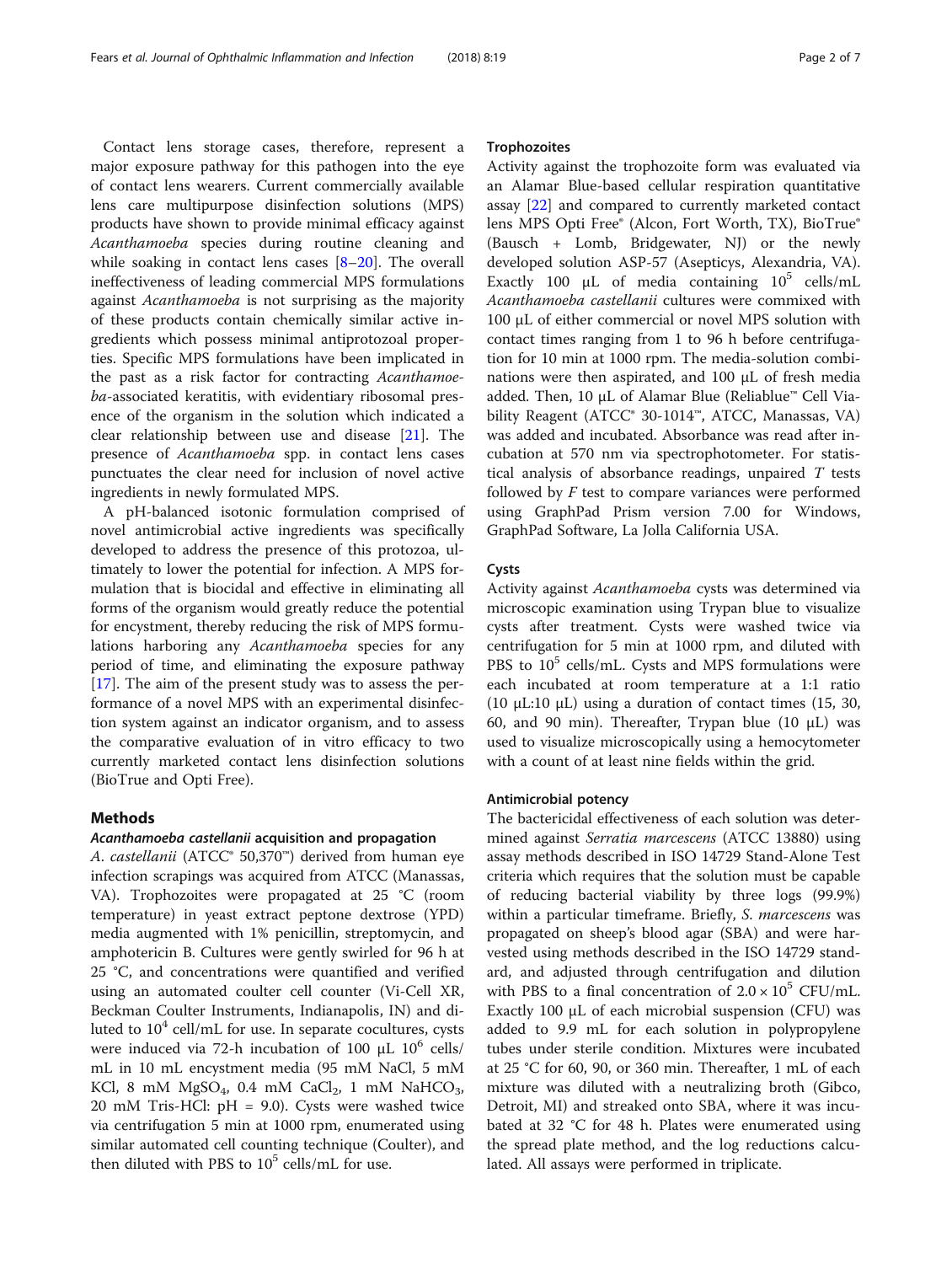## Test solutions

The multipurpose contact lens disinfection solutions Bio-True® (Bausch + Lomb, Bridgewater, NJ) and OptiFree® puremoist (Alcon, Fort Worth, TX) were acquired from commercial sources. The experimental MPS formulation, ASP-57, was obtained from Asepticys (Asepticys LLC, Alexandria, VA). The active ingredients of each solution tested are detailed in Table 1.

## Results

## Neither of the commercial MPS tested killed Acanthamoeba trophozoites

The alamar blue quantitative assay and protocol previously described [\[22\]](#page-6-0) was initially confirmed and optimized within our laboratories prior to testing to ensure consistency within this particular test system, which included identification of the number of trophozoites to be used per well  $(3.25 \times 10^4 \text{ cells/well})$  to ensure proper reaction with the alamar blue reagent. In addition, the reciprocal of the absorbance values (570 nm) were used because the decrease of signal directly correlates to trophozoite viability and cellular respiration of the colorimetric reagent. Three contact times (1, 8, and 96 h) were used in separate assays. The results of the testing indicated (Fig. [1](#page-3-0)) that neither of the commercial solutions resulted in any substantial reduction in trophozoite viability at the 1 and 8 h timepoints, essentially matching that of PBS sham treatment. In contrast, the novel MPS ASP-57 resulted in significant reduction of trophozoites at the earliest and all other contact times attempted, indicating a complete kill subsequent to a 1 h contact time. Extending contact time to 8 or 96 h did not appreciably improve the efficacy of either commercial MPS; however, a significant decrease was observed in the 96 h Opti Free solution when compared to PBS sham treatment.

## Neither of the commercial MPS tested killed Acanthamoeba cysts

Trypan blue is commonly used as a vital stain to selectively color dead cells blue, whereas live cells with intact cell membranes are not colored. The dye exclusion method has worked effectively for viability with Acanthamoeba in past studies [\[23](#page-6-0)] and we utilized this method for direct microscopic counting of viable cysts on a hemocytometer for the current study. A number of contact times with the solutions under testing were attempted (15, 30, 60, and 90 min) and at least two individuals within the laboratory participated in counting. Collective results of the microscopic counts (Table [2](#page-3-0)) showed cysticidal activity of ASP-57 MPS at the earliest timepoint (15 min), effectively killing > 70% of cysts counted in comparison to PBS sham treatment. Killing effectiveness increased at later timepoints, with ASP-57 killing essentially all cysts (30 min, 96%; 60 min, 97%; 90 min 100%). In contrast, neither of the commercial solutions achieved a killing efficiency more than 35% at any of the timepoints attempted, with the exception of one (Opti Free, 51%) at 90 min contact time. Qualitative analysis of the effect of the different solutions on A. castellanii cysts (Fig. [2\)](#page-4-0) clearly demonstrates the deleterious effects of exposure to the novel MPS ASP-57 (Fig. [2b](#page-4-0)) when compared to healthy, sham-treated (PBS) cysts (Fig.  $2a$ ). The exclusion dye (trypan blue) has been internalized in the cysts commixed with ASP-57, indicating that the plasma membrane has been completely compromised, with cellular contents proximal to the dead cyst (Fig. [2b\)](#page-4-0). In contrast, cysts commixed with either of the commercial MPS show little change when compared to sham-treated samples (Fig.  $2c$ , d), which is confirmed quantitatively in our enumeration (Table [2](#page-3-0)).

## There are temporal differences in effectiveness of commercial MPS v. ASP-57 against S. marcenses

Serratia marcescens is one of five microorganisms included in the panel of agents required by ISO 14729 for testing the disinfection qualities of contact lens disinfection solutions. A three-log reduction capacity for the bacterial agents included in the panel at the minimum contact time of 4 h is considered consistent with acceptable disinfection capacity as ISO acceptance criteria. S.

Table 1 Active ingredients of commercial MPS formulations and corresponding minimum time for disinfection based upon manufacturer's instructions for use. No minimum disinfection time is listed for ASP-57 as this care solution is a research and development product and has not yet been approved for use by the US FDA

| <b>MPS</b> | Active ingredients                                | Conc. $(w/w)$ | Min. time for disinfection (h) |
|------------|---------------------------------------------------|---------------|--------------------------------|
| ASP-57     | Stabilized Cl-O <sub>2</sub> (as sodium chlorite) | 0.02%         |                                |
|            | Alkyl(ethylbenzyl)dimethylammonium chloride       | 0.0001%       |                                |
|            | Ammonium chloride                                 | 0.025%        |                                |
| BioTrue    | Polyaminopropyl biguanide                         | 0.00013%      | 4                              |
|            | Polyquaternium                                    | 0.0001%       |                                |
| Opti Free  | Myristamidopropyl dimethylamine                   | 0.0005%       | 6                              |
|            | Polyquaternium-1                                  | 0.001%        |                                |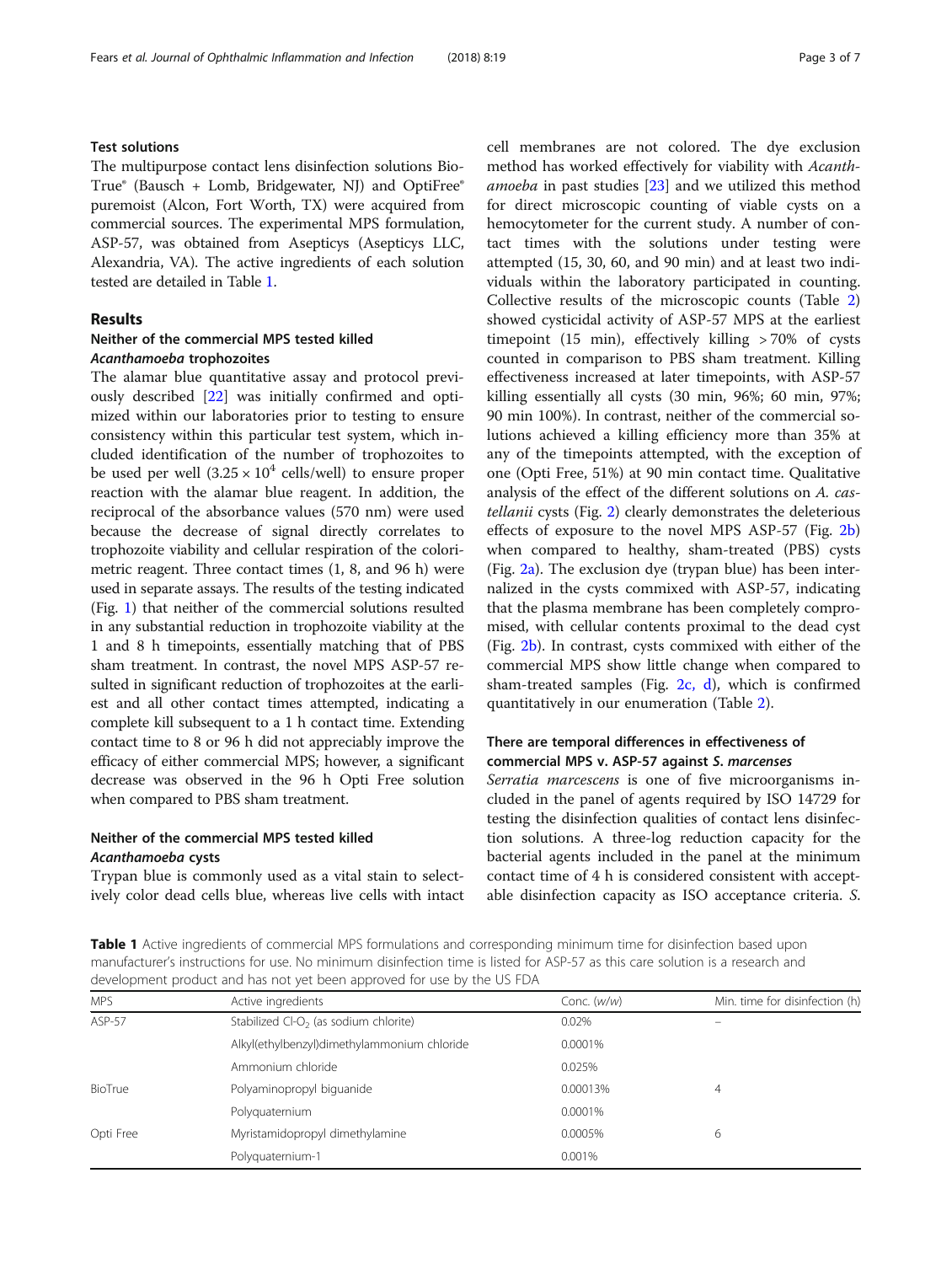<span id="page-3-0"></span>

marcescens is considered the most resilient among the bacterial agents on the panel, and thus was chosen as an indicator organism for MPS potency control in the present study. The results of the testing (Fig. [3\)](#page-4-0) indicate that the novel MPS ASP-57 achieved log reduction  $(> 5)$ at 60 min contact time compared to Biotrue (1.15) and Opti Free (1.33). ASP-57 produced a sterilizing effect (< 1 CFU; 5.30) at 90 min contact time; both commercial solutions failed to achieve minimum log reduction at

Table 2 Acanthamoeba castellanii cyst viability counts after exposure to different MPS formulations. Cultures containing A. castellanii cysts were co-mixed for varying contact times, stained with Trypan blue, and then transferred to a hemocytometer for microscopic enumeration. A total of nine grids were counted; separate experiments were performed and quantitative analysis performed by two technicians blinded to the treatments. Counts reflect percentage dead cysts of total counted within the collective nine grids; numbers expressed as arithmetic mean ± standard deviation

| <b>MPS</b> | Contact time (min) |               |               |               |  |
|------------|--------------------|---------------|---------------|---------------|--|
|            | 15                 | 30            | 60            | 90            |  |
| PBS (sham) |                    |               |               |               |  |
| ASP-57     | $72.8 + 26.9$      | $96.4 + 5.1$  | $97.5 + 3.5$  | $100 \pm 0.0$ |  |
| BioTrue    | $5.6 + 2.9$        | $15.6 + 22.1$ | $74.7 + 77.4$ | $32.9 + 4.9$  |  |
| Opti Free  | $23.2 + 5.8$       | $23.6 + 2.0$  | $19.9 + 15.3$ | $51.1 + 7.9$  |  |
|            |                    |               |               |               |  |

this timepoint (Biotrue 2.36, Opti Free 1.84). Only after 6 h contact time did one of the two commercial solutions achieve the required 3-log reduction (Biotrue 3.70) while the other failed (Opti Free 2.10).

## **Discussion**

Development of contact lens care solutions that incorporate disinfection systems to properly address the rapid and complete killing of protozoal agents such as A. castellanii has clearly not been the focus of manufacturers for the past several years. This may be a consequence of no identifiable procedure or regulatory standard for determination of Acanthamoeba disinfection [\[24](#page-6-0)]. The purpose of the current study was to demonstrate the disinfection potential of a novel MPS (ASP-57) that uses a different disinfection system than most of the currently marketed care solutions and to compare with two of the leading commercial MPS formulations in the context of effectiveness against an indicator organism (S. marcenses) and performance against A. castellanii.

The potency of ASP-57 to kill Acanthamoeba trophozoites and cysts in this study's timeframe is unusual. Comparator solutions failed to kill an appreciable number of Acanthamoeba and suggest that the protozoa could maintain viability for longer periods of time in contact lens holding cases. Prior study of MPS formulations to kill Acanthamoeba have indicated very low or no effectiveness for the commercially available solutions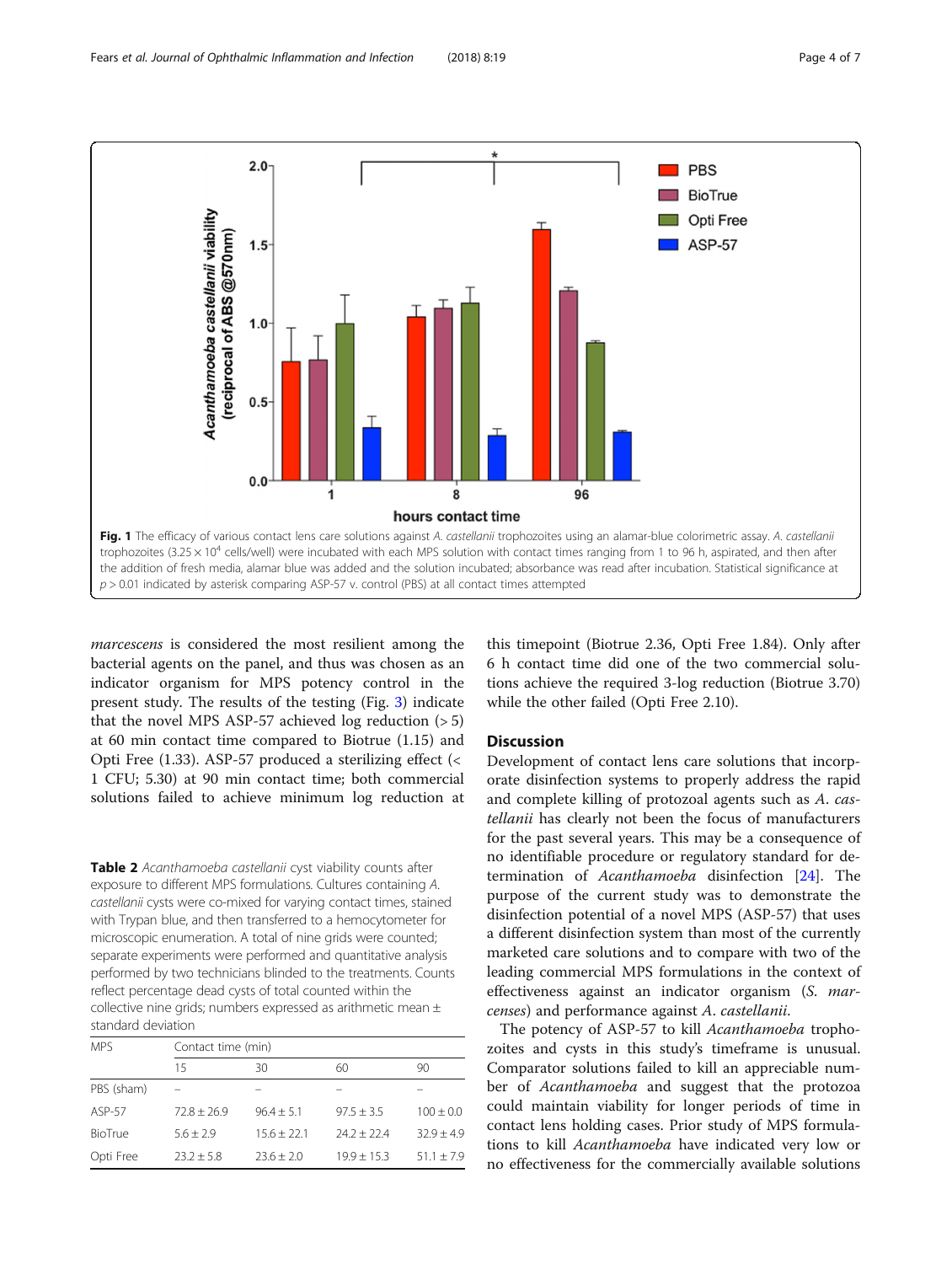<span id="page-4-0"></span>

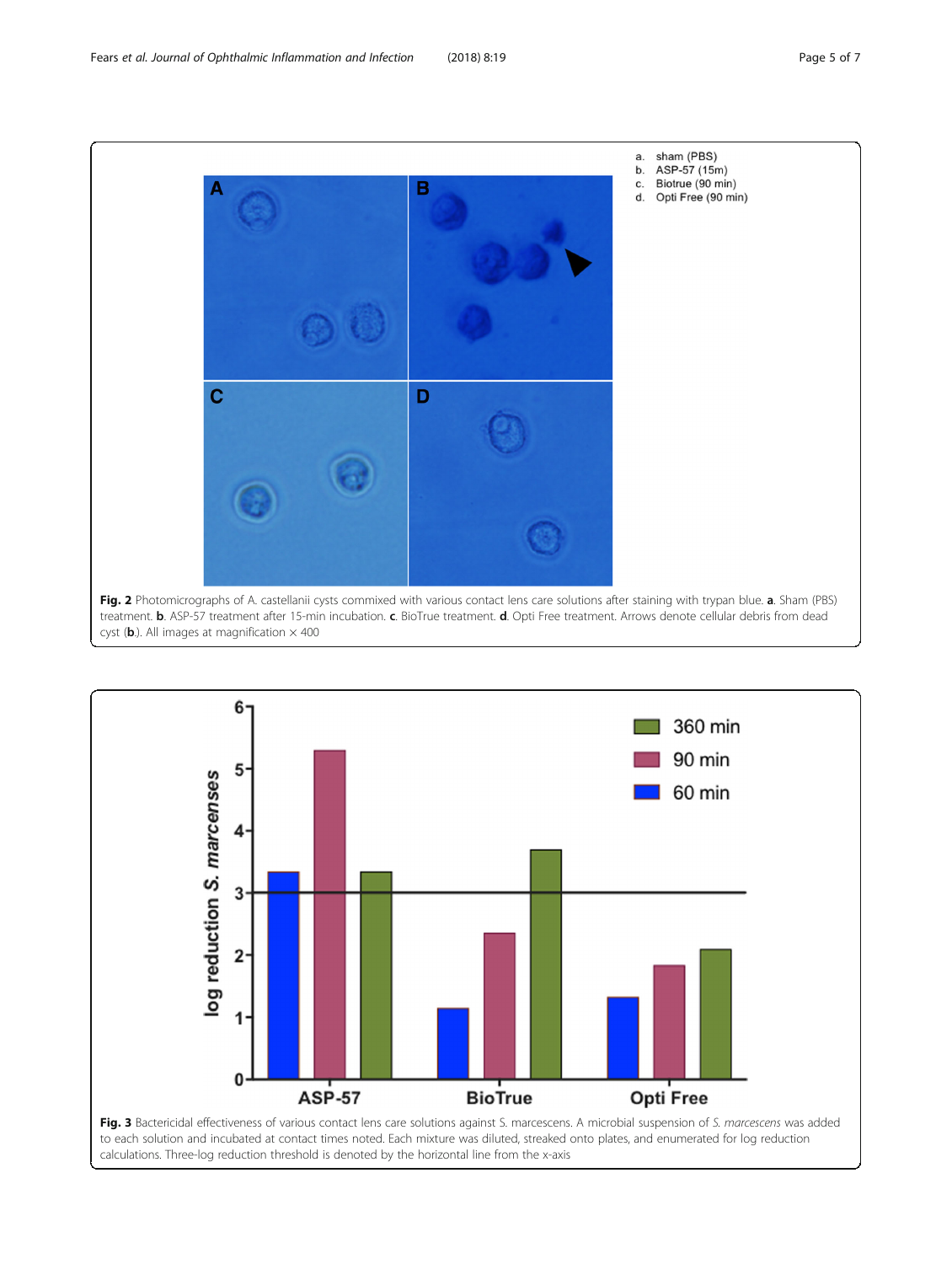used as comparators in the current study [[20,](#page-6-0) [25](#page-6-0)–[29](#page-6-0)]. The inability of current MPS formulations to effectively kill this pathogen may be due to the choice and prevailing concentration of disinfecting agents in the majority of these formulations. Commercial MPS active ingredients contain suboptimal concentrations of biguanide salts (e.g., polyaminopropyl biguanide) or quaternary ammonium compounds (e.g., polyquaterium-1), usually in combination. The choice and suboptimal concentrations of active ingredients used in commercial formulations lead to poor to no efficacy against recalcitrant organisms such as Acanthamoeba as well as anemic performance against more commonly found bacterial agents such as S. marcenses. The recalcitrance of Acanthamoeba was punctuated by testing the kill potential of other common antiseptics such as chlorhexidine and povidone-iodine, both of which proved only marginally effective against trophozoites and cysts (data not shown).

The use of novel active ingredients in our experimental care solution ASP-57 resulted in swift and robust disinfection, as initially evidenced by the S. marcescens control assay performed. The full biocidal panel as dictated by ISO 14729 was performed with ASP-57 in addition to the single agent assay with similar log reduction and timing as our experience with S. marcescens (data not shown). The remarkable performance of this novel disinfection system against the bacterial and fungal panel in the preliminary biocidal assay was prophetic when considering the potential potency against the protozoal agent A. castellanii. The results of the A. castellanii trophozoite viability colorimetric-based assay clearly showed a distinct and statistically significant difference in the performance of ASP-57 when compared to the active ingredient combinations used in the commercial comparator care solutions. The performance of the comparator solutions against both A. castellanii forms (trophozoites and cysts) was not surprising as similar results have been demonstrated in past studies using a variety of laboratory methods for enumeration and qualitative analysis [[20,](#page-6-0) [25,](#page-6-0) [26](#page-6-0)]. Similarly, there have been very few (one) marketed, now discontinued MPS product with any chlorine-based disinfection componentry, and its effectiveness against Acanthamoeba sp. was not reported [[30\]](#page-6-0). Although our study used a genotypic strain of A. castellanii to assess initial performance, it was limited to a single strain rather than inclusion of multiple strains, including the T4 genotype [\[25](#page-6-0), [26](#page-6-0)]. We recently have propagated Acanthamoeba polyphaga and used similar testing methodologies as were used with our A. castellanii study which yielded surprisingly similar results (data not shown).

## **Conclusions**

This study suggests that an alternative approach to active ingredient composition should be considered when pathogens such as Acanthamoeba are of concern to users of reusable contact lens. It is clear from the current study and numerous past studies that the selected disinfection systems, including polyquaterium/biguanide(PHMB) or polyquaterium/myristamidopropyl dimethylamine systems are not ideal for rapid or effective killing of protozoal species of concern such as A. castellanii. The current study is limited in scope and interpretation by the use of only two MPS formulations for a comparator to ASP-57; future studies will expand our scope of alternative MPS solutions, including multipart  $H_2O_2$ -based disinfection systems, to provide a more comprehensive assessment of commercially marketed products against Acanthamoeba. Next-generation disinfection systems for contact lens care solutions should consider the benefits of incorporation of novel agents such as those within the experimental solution ASP-57 to ensure rapid and complete disinfection of protozoal and other commonly encountered microbial contaminants.

#### Acknowledgements

We are grateful to Ms. Tammy Naramore for grammatical editing and proofing of the manuscript.

#### Funding

This study was supported in part by the National Institutes of Health Grant No. OD0111401 and Tulane University School of Medicine, Department of Ophthalmology Endowment.

#### Authors' contributions

CJR and RCM designed and managed performance of the studies, performed analysis of the data, and coauthored the manuscript. ACF and SZK performed the experiments with Acanthamoeba. SZK performed the studies with Serratia. CJR, RCM, and RSR designed and formulated the experimental multipurpose disinfection solution. All authors have read and approved the final manuscript.

#### Ethics approval and consent to participate

Not applicable.

### Consent for publication

Not applicable.

#### Competing interests

The authors did not have any financial interest in the materials used at the time of the study. The authors alone are responsible for the content and writing of the paper. C.J.R. and R.C.M. hold interests from the commercial licensee of the disinfection technology described in this manuscript.

#### Publisher's Note

Springer Nature remains neutral with regard to jurisdictional claims in published maps and institutional affiliations.

#### Author details

<sup>1</sup>Department of Microbiology and Immunology, Tulane School of Medicine, New Orleans, LA 70102, USA. <sup>2</sup>Department of Ophthalmology, Tulane University School of Medicine, New Orleans, LA 70102, USA.<sup>3</sup> Division of Microbiology, Tulane National Primate Research Center, Covington, LA 70433, USA. <sup>4</sup>Department of Environmental Health Sciences, Tulane School of Public Health and Tropical Medicine, New Orleans, LA 70102, USA.